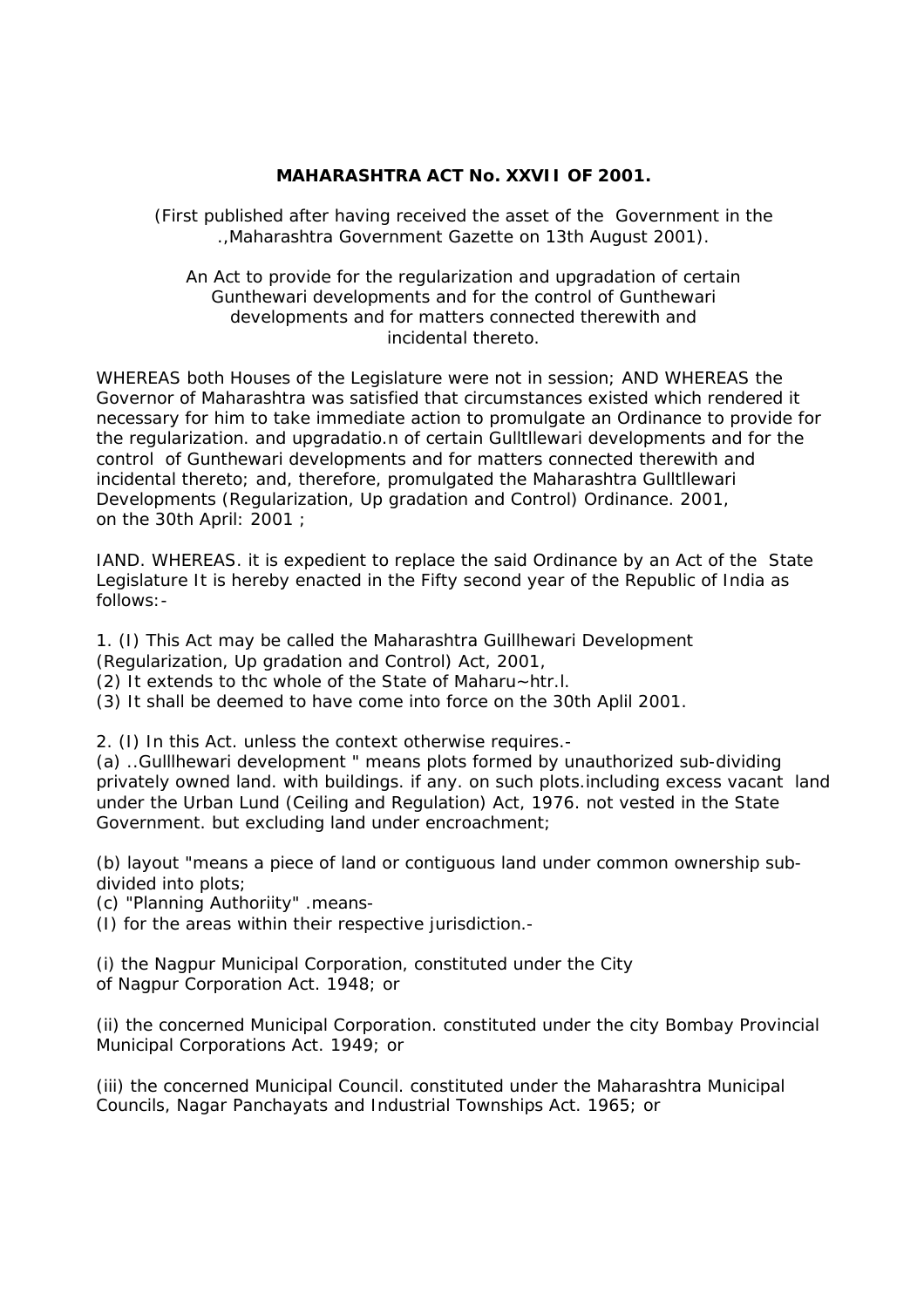(iv) the Nagpur Improvement Trust, constituted under the Nagpur Improvement Trust Act, 1936; or

(v) the concerned Special Planning Authority. constituted orappointed or deemed to have been appointed under section 40 of the Maharastra1 Regional and Town Planning Ac!. 1966; .and

(II) in respect of areas other than those covered by sub-clause (I). the Collector or an officer authorized by him in this behalf; (d) prescribed means prescribed by rules made under the' Act

(2) Words and expressions used but' not defined herein, shall have their respective meanings as assigned to them in the Maharashtra Regional and Town Planning Act. 1966,

3. (1) All Gunthewari developments existing as on the 1st January 2001. shall, on an application being made in this behalf by the plot holder.to the Planning Authority, as provided in section 4, be eligible for being considered by the Planning Authority for regularization :

Provided that, Gulllhewari developments existing in the following areas shall not be eligible for regularization, namely:-

(a) Mumbai Metropolitan Region as established under sub-section (I) of section 3 of the Maharashtra Region, and Town planning Act. 1966 :

(b) Scheduled Areas. declared as such by the President of India by an order under paragraph 6 of schedule V of of the Constitution of India

(c) forces to which the Forests (Conservation ) Act 1980 applies;

(d) Costal Regulation Zone as declered under clause (v) of sub section (20 of section 3 of Environment (protection) Act 1980 applies

(e) Eco-Sensitive zone or Ecologically fragile area as declared under section (1) and clause (v) of sub-section (2) section 3 "of the Environment (protection) Act

(f) Hill Station as notified by the state government;

(g) Special Tourism Areas. declared as ,such. by the Central or State Government : Provided further that the Gunthewari development in respect of the following categories of plots and buildings shall also not be eligible for regularization namely

(a) plots formed and transferred after, 1st January 2001;

(b) plots existing on lands under acquisition for a public purpose;

(c) plots existing on lands where the provision. or to which the extension of civic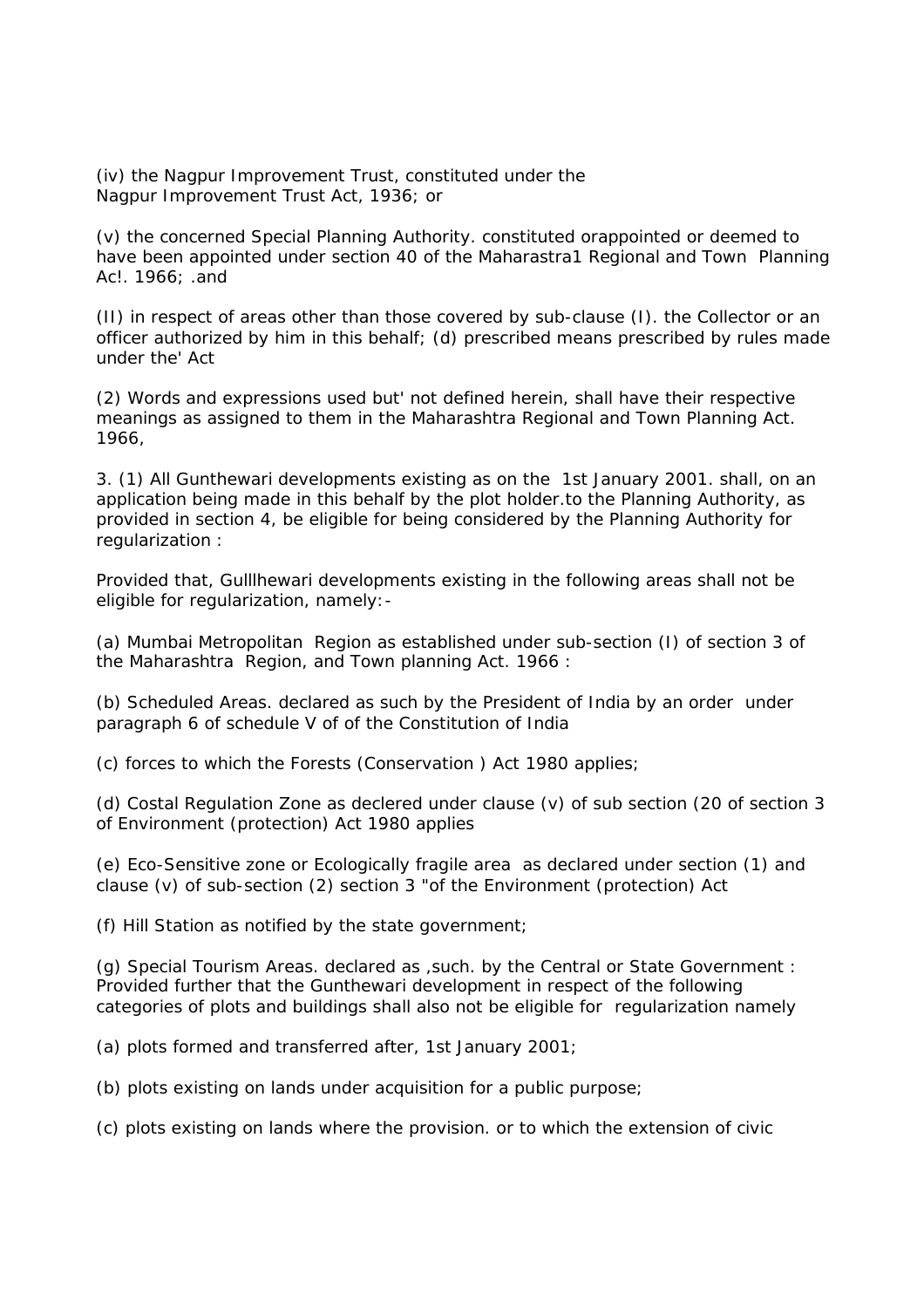services is not technically feasible or financially' viable:

(d) plots or buildings (or part thereof). posing hindrance in the provision of infrastructure facilities and change in the plans for such facially to enable the said plots t or buildings parts hereof. to contentious to exist is not feasible;

(e) plots or buildings (or parts thereof) which. in the opinion of thc State Government or the Planning Authority, ought not to be  $\sim$ regularized.-

(i) in the public interest; or

(ii) because of the matter being sub-Judie.. or

(iii) as the same is barred by court decisions or order

(2) The regularization of any Gunthewari development shall be subject to' the following general condition. namely:-

(a) In the layout, ten per cant.. of the plot shall vest in the . Planning Authority. free of cost:

Provided that. such plots arc unsold and unbuilt;

, '

(b) Wherever necessary. open marginal spaces shall be surrendered. to achieve a road-width of nine meters or required Development Plan road width in the areas of a Municipal Corporation. a Special Planning Authority), and a New Town Development Authority. and four and half ,meters or required Developed Plan road.width in other areas

(c) It shall not be the responsibility of the planning authority to provide alternate plots or otherwise compensate plot- holders displaced or affected by any development or rectification carried out in the process. Or for purpose. Of regularization and upgradation of Gunthewari developments;

(d) The regularization of any Gunthewari development shall not confer any titele or claim in respect of the land or building not already enjoyed by its holder prior regularization.

(3) The regularization of Gunthewari development shall also be subject to the prior payment of compounding fee and development charge as may be determined by the state government from time to time

Provided that the state Government may Authorised the planning Authority to determine the compounding fee or development charge or both in the area of jurisdiction.

4.(1) The concerned plot-holder shall apply for regularization of Gunthewari development within a period of six months from the date of coming in to force of this Act or such extended time as the Planning Authority may permit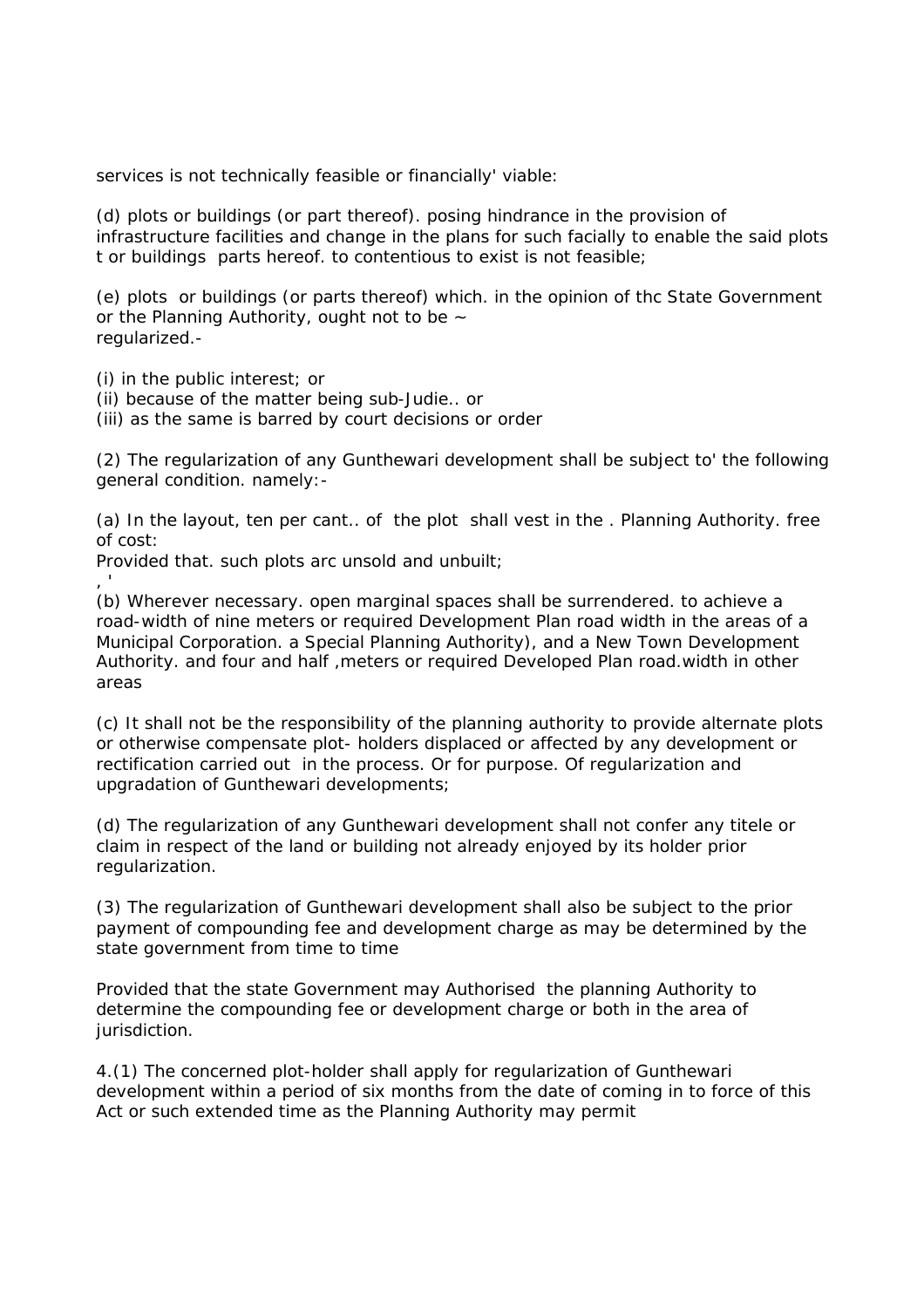(2) The application shall be accompanied *inter alia* by-

(a) documentary proof of ownership or lawful possession of the plot;

(b) existing layout plan;

(c) Plan of exisiting construction on such plot;

(c) rectification plan;

(e) an undertaking by the applicant to rectify uncompoundable infringements;

(f) demand draft drawn on any scheduled bank to cover the amount due as compounding fee and development charge.

(3) the planning Authority shall scrutinize the case for fulfillment of the stipulate requirements laid down under sub-section (2) including proof of actual rectification of uncompoundable infragments and thereafter issue a certificate of regularisation. If satisfied on all these counts.

5. (1) Notwithstanding anything contained in any other law for the time being in force. On being regularized .the Gunthewari development shall be deemed to have been exempted under section 20 of the urban Land (Ceiling and Regulation) Act 1976 from the provision of the chapter III of the said act converted to non-agricultural use for all purposes of the Maharashtra Land Revenue Code 1966. Subject to the payment of non-agricultural assessment and the other term and condition of such conversion and the provision of the Development plan or the regional plan as the case may be shall so far as such development is concerned. Stand modified or relaxed as may be required

(2) On such regularization of Gunthewari development under section 3 by the concerned planning Authority. All court cases or other proceeding filed by such planning Authority and pending in any court in so far as they relate to such unauthorized development. shall abate.

6. (1) The amount accruing to the planning Authority on account of compounding fee shall be kept by the planning Authority in a separate head of account layout-wise and utilsed for providing on-site infrastructure (other than electricity supply)

Provided that fifteen per cent of such amount shall be retained by the planning Authority towards administrative charges

(2) The on-side development of the layout shall be undertaken in proportion to the amount of compensation Received by the planning Authority.

(3) Common and Indivisible Infrastructure or service or amenities or facilities shall be provided by planning Authority only after such minimum proportion of number of plot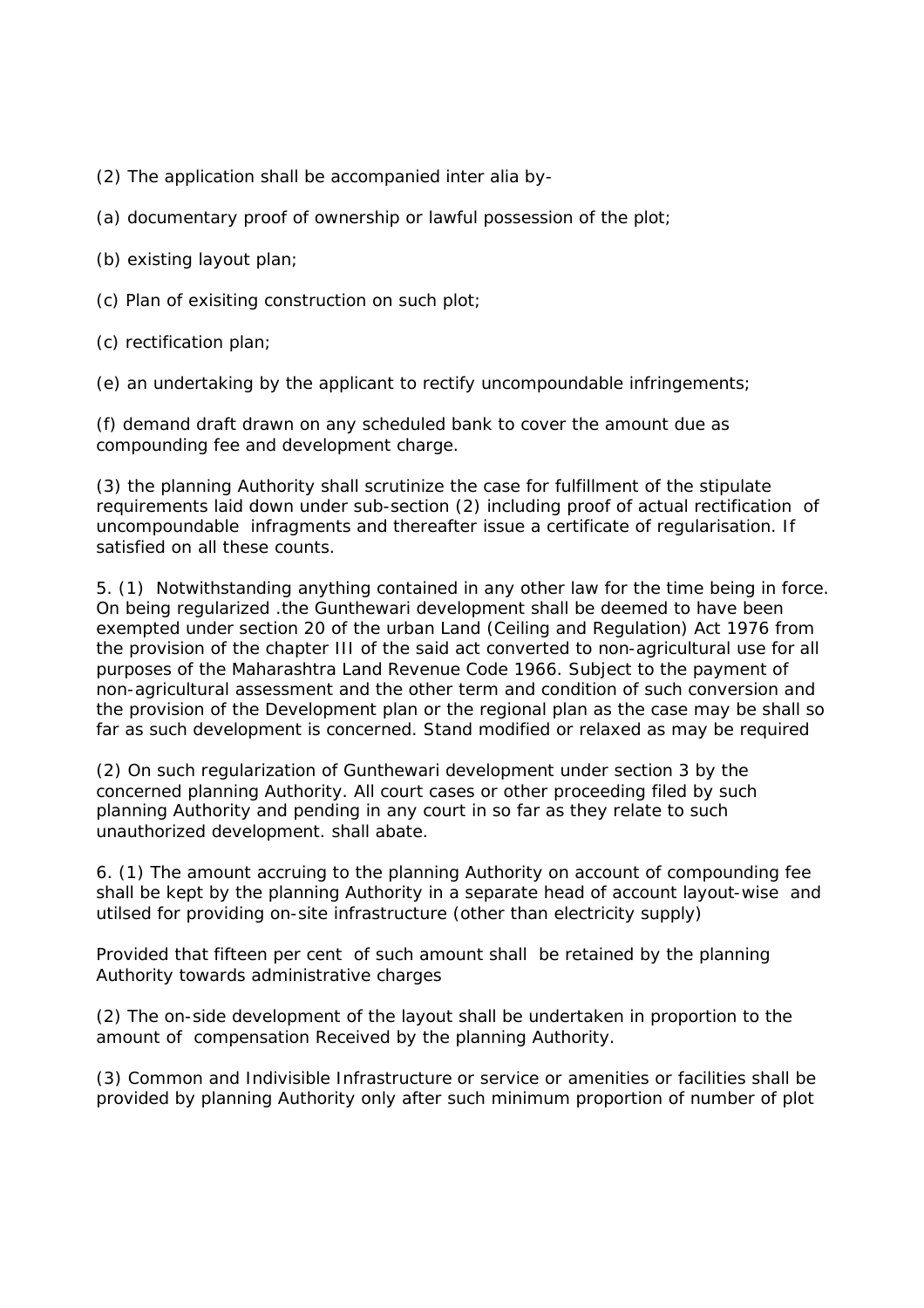in the lay out as may be determine by the state Government from time to time have been regularized.

(4) Individual or divisible infrastructure or services or amenities or facilities may be provided as per terms and conditions prescribed under the relative law after the plot has been regularized.

7. (1) If plot holder has not applied for regularization within the specified period in sub-section (01) of section 4 the planning authority shall before initiating any action under sub-section (2) against the holder of such plot for demolition of such unauthorized development.

(2) on the plot holder's failure to apply for such regularization as provided in subsection (1) and (2) of section 4 within the time limit specified in the notice or his application for regularization is rejected by the planning Authority ,The planning Authority shall demolish the unauthorized construction.

(3) The police shall provide adequate protection and support to the planning Authority the planning Authority shall demolish the unauthorized construction.

(4) (a) The chief executive officer of the planning authority or the Collector .as the case may be .Who fails to remove any Gunthewari development undertaken after the date of coming into force of this act within a period of six months from tedate of its occurrence or the Commissioner of Police or the Superintendent of Police. As the case may be who fails to provideadequate police protection and support for carrying out the demolition as aforesaid; or

(b) a person who in any way prevents or obstructs the planning Authority or collector or Commissioner of Police or Superintendent of Police in the discharged of thair duties as aforesaid; or

(c) a person who after the date of coming into force of this Ordinance carries out any Gunthewari development ;or

(d) a person who aids or abets such unauthorized development or prevention or obstruction of such demolition.

Shall be deemed to have committed an offence under this Act and shall on conviction be punishable with fine upto rupees ten thousand;

Provided that the incumbent chief executive officer of the planning Authority or collector or a Commissioner of police or a superintending of Police for any offence under the sub-section shall be institute except with the prevision sanction of the state Government

8. (1) The planning Authority or any officer authority by it may enter into or upon any land or building with or without assistants or workmen for the purpose of—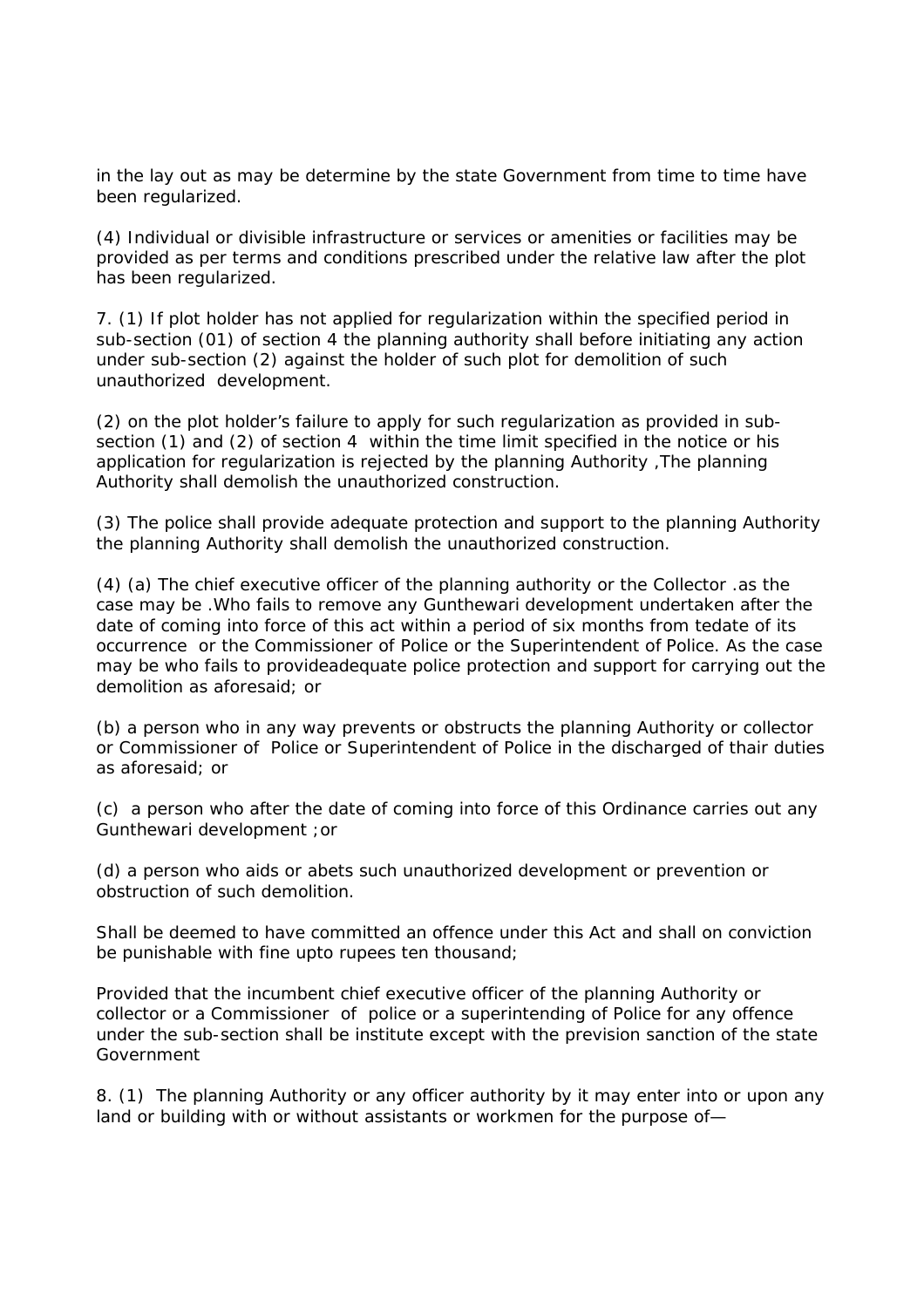(a) Ascertaining whether any land or is being or has been developed in contravationo of any provision of this Act or any other law

(b) Making any measurement or survey or taking levels of such land or building;

(c) Setting out and marking boundaries and intended line of development

(d) Marking such levels boundaries and lines by placing marks and cutting trenches

(e) Examining works under the construction and ascertaining the course of sewers and drain

Provided that –

(i) in the case of any building used as a dwelling-house ,or upon any enclosed part of garden attached to such building no such entry shall be made except between the hours of sunrise and sunset and without giving occupier at least twenty four hours notice in writing of the intention to entry

(ii) sufficient opportunity shall in every instance be given to enable women (if any)to withdraw from such land building

(iii) due regard shall always be had so far may be compatible with the exigencies of the of the purpose for which the entry is made to the social and religious usages of the occupant of the land or building entered.

(2) The power of the planning authority or any person authorized by the planning authority in the behalf shall extend only to the area under its jurisdiction.

9. (i) All documents including notices and orders required by the act or any rule or regulation made thereunder to be served upon any person shall be deemed to be duely served-

(a) where document is to be served on a Government Department railway local authority statutorily authority company corporation society or other body if the document is addressed to the head of the Government department General Manager of the railway secretary or Principal Officer of the local authority statutory authority company corporation. Society or any other body at its principal branch local or registered office as the case may be and is either-

(i) sent by registered post to such office; or

(ii) delivered at the said place of business

(c) in any other case if the document is addressed to the person to be served and –

(i) Is given or tendered to him; or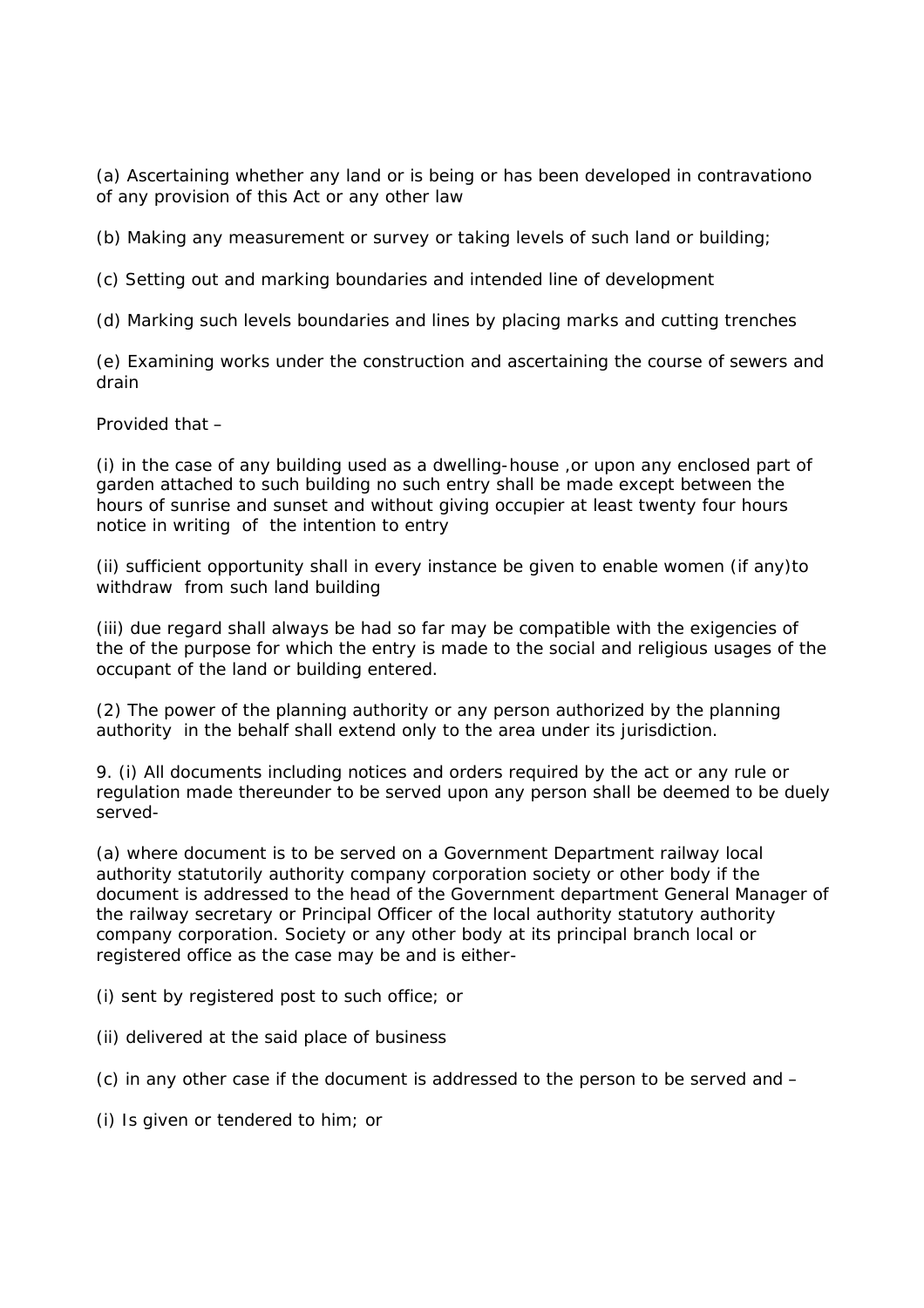(ii) if such person can not be found is affixed on some conspicuous part of his last known place of residence or business or is given or tendered to some adult member of his family or is affixed on the some conspicuous part of the land or building to which it relates; or

(iii) is sent by the registered post to that person.

(2) Any document which is required or authorized to be served on the owner or occupier of any land or building may be addressed the owner or the occupier as the case may be of that land or building (naming or describing that land or building) without further name or description and shall be deemed to be duly served -

(a) if the document so addressed is sent or delivered in accordance with clause(c) of Sub-section (1) ; or

(b) if the document so addressed or a copy thereof so addressed is delivered to some person on the land or building.

(3) Where a document is served on a partnership firm in accordance with this section the document shall be deemed to have been served on each partner of such firm

(4) For the purpose of enabling any documents to be served on the owner of any property the planning Authority may by notice in writing. Require the occupier (if any) of the property to state the name and address of the owner thereof

(5) Where the person on whom a document is to be served is minor the service upon his guarding or any adult member of his family shall be deemed to be service upon the minor

*Explanation-* A domestic servant is not member of family within the meaning of section

**10.** Every public notice given under this Act or Rule or regulation made therunder shall be in writing over the signature of such a officer who may be authorized in this behalf by the planning Authority and shall be widely made known in the locality to be affected thereby affixing copy there of in conspicuous public place within the said locality and by publishing the same by beat of drum or by advertisement in one or more local newspapers and by such other means which the officer think fit

**11.** When any notice order or other document issued or made under this act or any rule or regulation made thereunder requires any thing to be done for doing of which no time is fixed in this act or rule or regulations made there under the notice order or other document shall specify a responsible time for doing the same.

**12.** All permissions orders decisions notices and all documents of a planning authority shall be authenticated by the signature of such officer as may be authorized by such Authority in this behalf.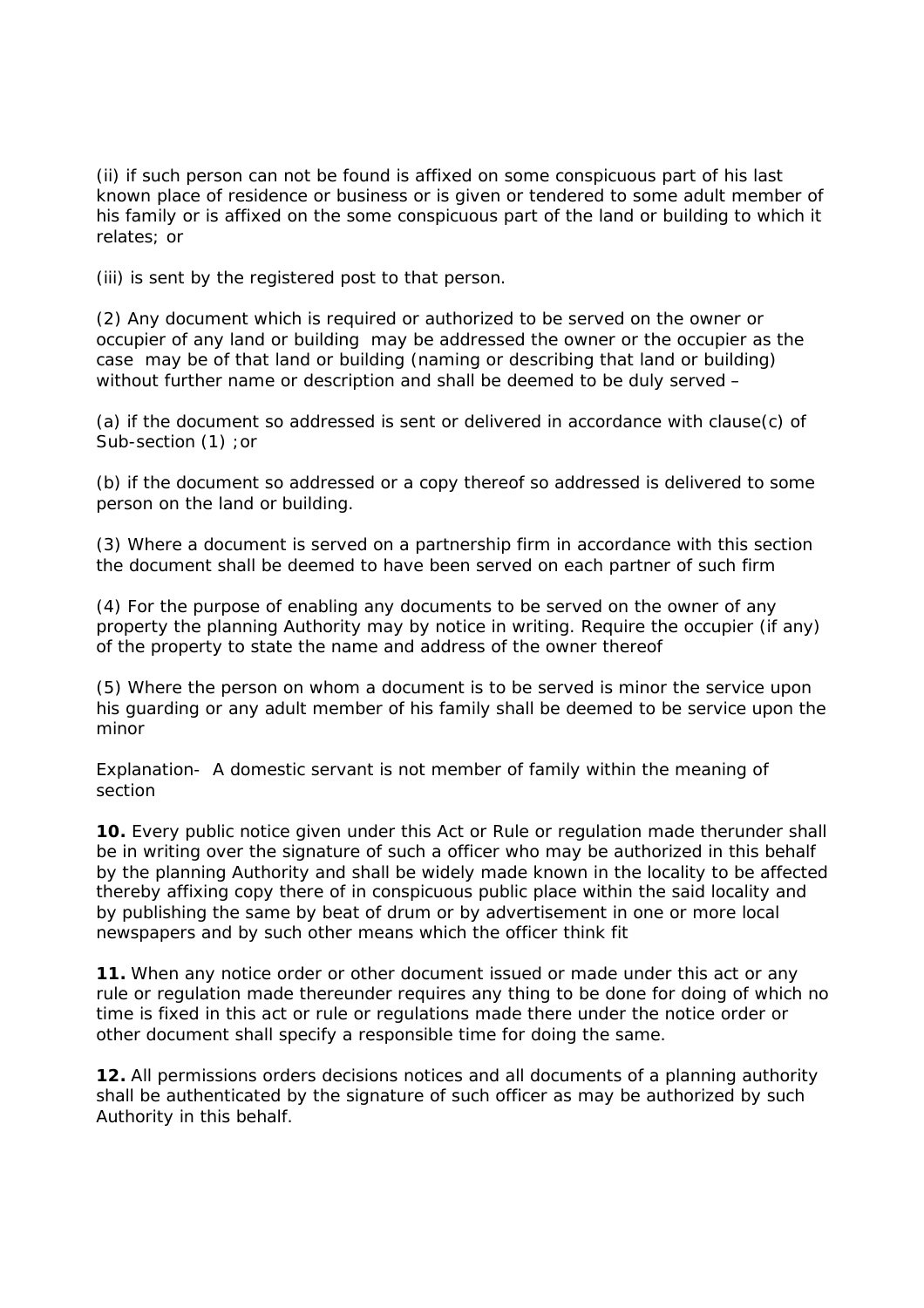**13.** (1) Where an offence under this act or the rule made thereunder is committed by a company every person who at the time when the offence was committed . was in-Charge of and was responsible to the company for the conduct of the business of the company as well as the company shall be deemed to be guilty of the offence and shall be lible to be proceeded against and punished accordingly;

Provided that nothing contented in this sub section shall render any person lible to any punishment if he proves that the offence was committed without his knowledge or that he had exercised all due diligence to prevent the commission such offence.

(2) Notwithstanding anything contained in sun-section (1) where any offence under this act or the rule made thereunder has been committed by a company with the consent or connivance of or is attributable to or on the part of any director Manager secretary or the other officer or servant of the company such director manager secretary or other officers or servant concerned shall also be deemed to be guilty of that offence and shall be liable to be proceeded against and punished accordingly.

Explanation- For the purposes of this section –

(a) company means a body corporate and includes a trust a firm a society an institution or other association of individual ; and

(b) "Director" in relation to –

(i) a firms means a partner in the firm;

(ii) a society a trust an institution or other association of person or body individuals means the person who is interested under the rule or bay law of society trust intuition or other association or body with the management of the affaiers of the society trust intuition or other association or body as the case may be

14. (1) No court case initiated for any offence punishable under this act or rule made thereunder shall be withdrawn except with previous sanction of planning Authority or any officer authorized by such Authority in this behalf;

(2) Except with regard to offences the prosecution for which requires previous sanction of the state Government the planning authority or any person authorized in the behalf by the planning authority. by general or special order may either before or after the institution of proceeding compound any offence made punishable by or under this Act or rule made thereunder.

(3) when an offence has been compounded the offender if in custody shall be discharged and no further proceeding shall be taken against him in respect of offence compounded

**15.** No court inferior than that of a Judicial Magistrate of the First Class shall try an offence punishable under this act.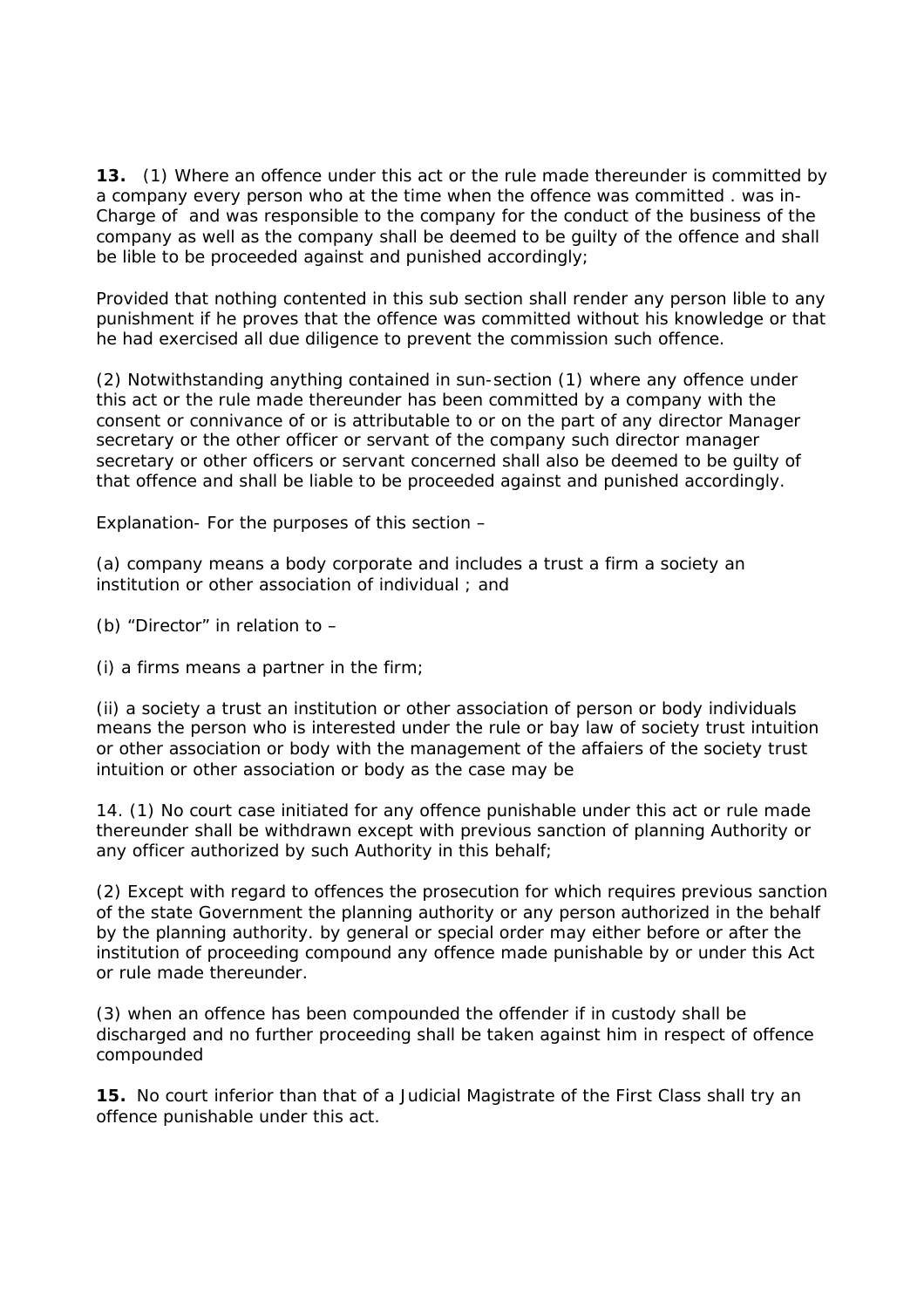**16**.No suit Prosecution or other legal proceeding shall lie against any person for anything which is in good faith done or intended to be done under this Act or any rule or regulations made thereunder.

**17**. Every member and every officer and other employee of the planning Authority shall be deemed to be public servant within the meaning of the Indian penal code.

**18.** Every order passed or direction issued by the state government or order passed or notice issued by any planning authority under this act shall be final and shall not be questioned in any suit or other legal proceedings

**19.** (1) The state Government may by notification in the official gazette delegate any power excisable by it under this Act or rule made thereunder to any officer of the state government in such case and subject to such conditions if any as may be specified in such notificatioin.

(2) The planning authority may by an order in writing delegate any power exercisable by it under this act or rule or regulation made thereunder to any officer of the planning authority in such cases and subject to such condition if any as may be specified therein.

**20.** The power and function of a planning Authority shall for the purposes of this Act be exercised and performed by the following officers namely –

(a) in the case of a Municipal corporation by the concerned Municipal Commissioner or such other officer as he may appoint in this behalf

(b) in the case of the Municipal council by the concerned Chief officer of the council

(c) in the case of Nagpur Improvement Trust or a special planning authority by the chief executive officer or person exercising such power under the Acts applicable to such authorities; and

(d) in the case of collector either the collector or such other officer as he may authorize inthis behalf;

21.(1) Every planning authority shall carry out such directions or instruction as may be issued from time to time by the state Government for the efficient administration of this Act.

(2) If in or in connection with the exercise of its power and discharged of its functions by any planning Authority under this Act any dispute arises between the planning authority and the state Government the decision of the state Government on such dispute shall be final

**22.** Every planning Authority shall furnish to state Government such report return and other information as the state Government may from time to time require.